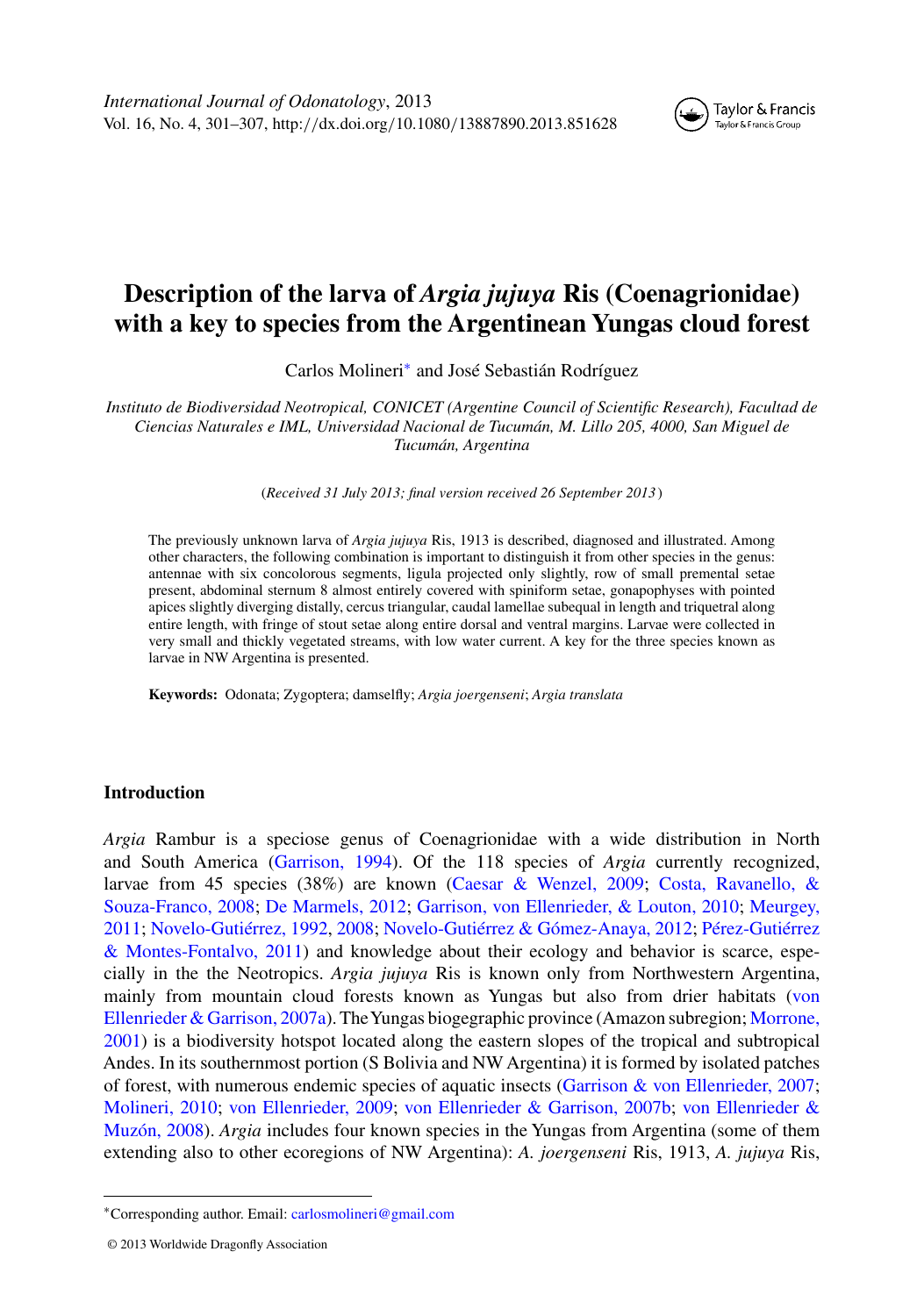*A. translata* Selys, 1865 and *A. yungensis* Garrison & von [Ellenrieder, 2007.](#page-6-0) Until now only the larvae of *A. translata* and *A. joergenseni* were known [\(Geijskes, 1946;](#page-6-0) von [Ellenrieder, 2007\)](#page-6-0).

The aim of this work is to describe and illustrate the larva of *A. jujuya* and provide a key to the three known larvae of the genus recorded from the Yungas of Argentina. Additionally we give physical and chemical data of its larval habitats.

## **Materials and methods**

Terminology used in the description is from von [Ellenrieder \(2007\)](#page-6-0) and [Novelo-Gutiérrez \(1992,](#page-6-0) [2008\)](#page-6-0). The larvae of *Argia jujuya* were collected with hand nets, taken to the laboratory and reared in individual plastic containers with perforated walls in an aquarium. Teneral adults were maintained alive for 24 hours before preservation in 96% ethanol, with their respective larval exuviae. Morphological description, measurements and cuticle pigmentation are from F0 reared exuviae only. Comments on hypodermal coloration are from younger larvae (as in Figure 1). Measurements were taken as follows: total length (in dorsal view, from anterior margin of labrum to end of abdominal tergum 10), head width (maximum width between outer margin of eyes). Mandibular formula is from [Watson \(1956\).](#page-6-0) Mouthparts, gonapophyses, and caudal lamellae were dissected from a larval exuvia and temporarily mounted in glycerin for observation, and photographed under a microscope (Olympus BX51, Japan) and*/*or a stereo microscope (Nikon 20154, Japan) with the aid of an attachable camera (Nikon D5000, Japan). Some stacked, extended depth of field pictures were obtained using Combine ZP software (Hadley, 2008, available at [www.hadleyweb.pwp.blueyonder.co.uk\)](file:www.hadleyweb.pwp.blueyonder.co.uk). All material is deposited in the Instituto de Biodiversidad Neotropical, Facultad de Ciencias Naturales e IML, Universidad Nacional de Tucumán, Argentina.

# **Larva of** *Argia jujuya*

## *Material examined*

Two reared female adults with corresponding larval exuviae (specimens 1 and 2 in Table [1\)](#page-2-0) from Argentina, Tucumán Province, Raco, unnamed swamp on provincial route 340, 11 March 2013, 1200 m, 26°41′43″ S, 65°23′12″ W, C. Molineri col.; 4 young larvae same data as above except date 25 April 2013; and 3 young larvae and one reared female adult with corresponding larval exuvia (specimen 3 in Table [1\)](#page-2-0) from Argentina, Tucumán Province, Yerba Buena, roundabout at foot of hill, unnamed stream, 24 April 2013, 500 m, 26°48′3″ S, 65°19′0″ W, C. Molineri col.

#### *Description of female last instar larva (Figures 2–18)*

*Head.* Trapezoidal, wider than long (maximum width*/*length 1.5–1.7), with posterior margin slightly concave, cephalic lobes with stout setae (Figure 2).Ventrally with 9–10 stout setae between margin of eye and mandibular base. Antennae (Figure 3) 6-segmented, longer than head, with antennomere 3 the longest,  $0.70-0.85$  times the length of antennomeres  $1 + 2$  combined (Table [1\)](#page-2-0). Labrum with broad anteromedian emargination, lateral margins rounded (Figure 7). Hypopharynx (Figure 8) subquadrate, medially convex on anterior margin, lateral lobes rounded with 7 strong marginal setae, ventral surface with a diagonal row of 4–5 strong setae and marginal row of 15–20 very thin setae. Maxillae (Figure 13) cardo with stout spine-like setae directed posteriorly; stipes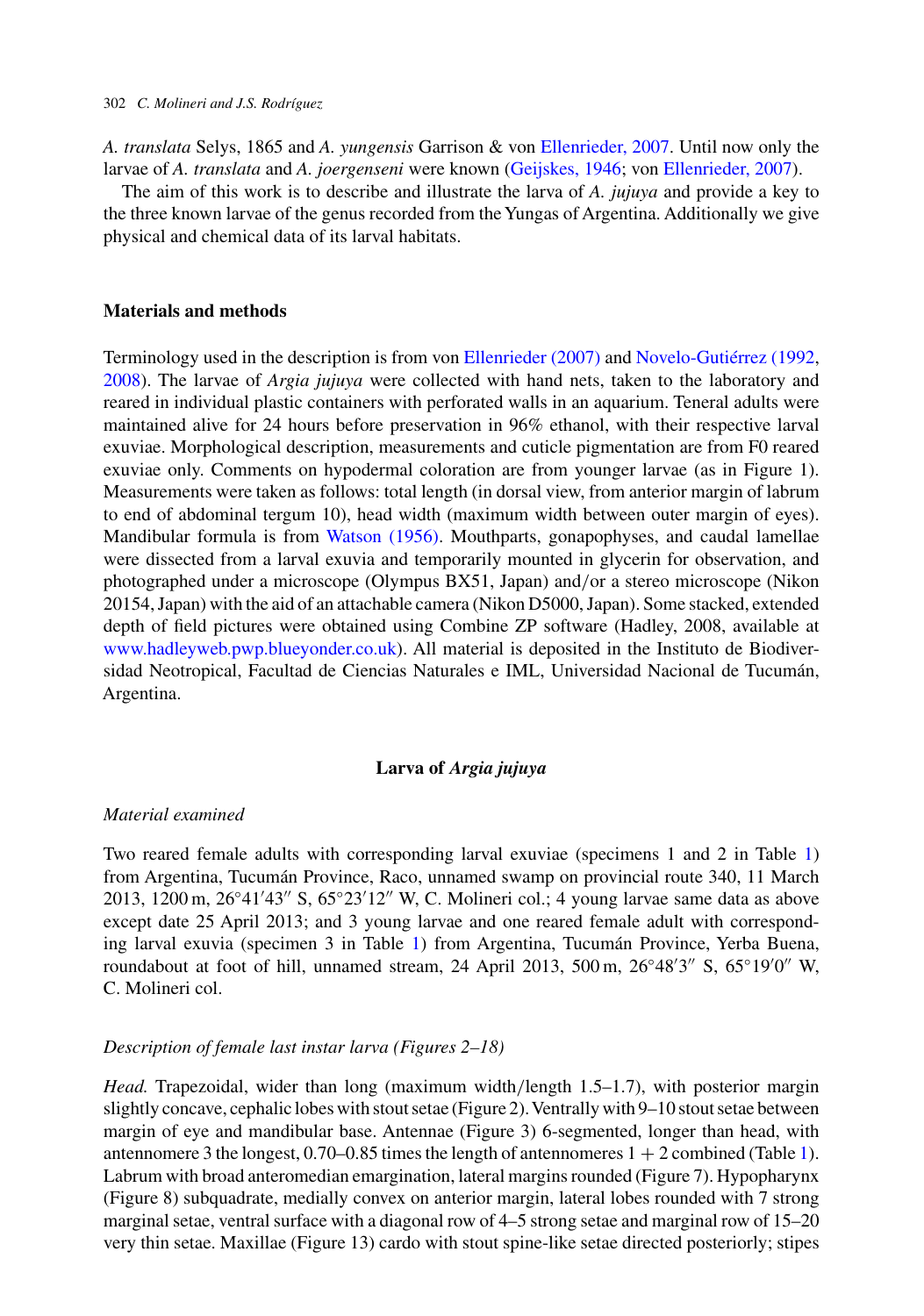| Specimen 3 | Specimen 2 | Specimen 1 |                                    |
|------------|------------|------------|------------------------------------|
| 12.0       | 9.8        | 10.0       | Total length                       |
| 4.5        | 4.0        | 4.0        | Inner wingpads                     |
| 4.1        | 3.6        | 3.8        | External wingpads                  |
| 1.8        | 1.6        | 1.6        | Femur I                            |
| 2.5        | 2.1        | 2.0        | Femur II                           |
| 3.0        | 2.7        | 2.5        | Femur III                          |
| 3.3(0.7)   | 3.3(1.0)   | 3.3(1.1)   | Lateral caudal lamellae (filament) |
| 3.2(0.7)   |            | 3.3(1.0)   | Medial caudal lamella (filament)   |
| 2.1        | 2.1        | 2.0        | Prementum length                   |
| 2.0        | 1.9        | 1.9        | Prementum max. width               |
| 1.57       | 1.41       | 1.31       | Antennae total                     |
| 0.19       | 0.15       | 0.15       | Antennomere 1                      |
| 0.35       | 0.32       | 0.26       | Antennomere 2                      |
| 0.38       | 0.34       | 0.35       | Antennomere 3                      |
| 0.30       | 0.28       | 0.25       | Antennomere 4                      |
| 0.19       | 0.17       | 0.14       | Antennomere 5                      |
| 0.16       | 0.16       | 0.15       | Antennomere 6                      |
|            | 3.1(0.8)   |            |                                    |

<span id="page-2-0"></span>Table 1. Measurements (mm) of the exuviae of the three female last instar larvae. Body length does not include appendages. See the list of material for locality data of each specimen.

with a row of setae on outer margin, with a subbasal group of 4–5 setae on ventral surface, near to this group a longer seta is present toward inner margin, a similar long seta is present subapically on ventral margin; galea strongly toothed with five large teeth directed medially, and with many weaker setae; lacinia with pointed sclerotized apex, almost completely covered with setae. Mandibles (Figures 9–12) with mandibular formula: L  $1'$  1234 0 a b, R  $1'$  1234 y 0 a. Prementum (Figure 14) ventral surface with scattered thin setae, mainly on distal 1*/*3; dorsal surface with a group of 11–13 small laterobasal setae ("basidorsal" setae) and more distally with a submedian group of 6 small setae ("mediolateral" setae, arrows in Figure 15); dorsal surface of ligula with scattered short setae, lateral margin of prementum with a row of 18–20 spiniform setae; medial margin of palp slightly crenulated (Figure 16); dorsal surface of palp with a median row of 5 thin setae and 2 distal larger setae (palpal setae, arrows in Figure 16); lateroventral surface with many very thin setae.

*Thorax*. Pronotum trapezoidal with submarginal longitudinal row of spiniform setae; posterolateral margin with spiniform and thin setae; pronotum whitish yellow with a submedian brownish bracket-shaped mark (as in Figure 1), lateral and posterior margins brownish. Wingpads extending to abdominal segment 4. Legs whitish yellow with two irregular brownish bands on femur; tibia with two brownish bands near the base.

*Abdomen*. Terga light brown except longitudinal blackish bands toward lateral margins (Figures 1, 2); abdominal sterna grayish brown, darker toward lateral margins, except gonapophyses and sternum 10 pale. Sternum 8 covered with spiniform setae, increasing in number posteriorly. Gonapophyses (Figures 5, 6) reaching posterior half of abdominal segment 10, with pointed apices slightly diverging distally; ventral surface of gonapophyses with a longitudinal group of setae, including 12–13 stout spiniform basal setae, and 5–8 slender distal setae. Cerci triangular (Figure 4). Caudal lamellae (Figures 4, 17, 18) triquetral, ending in a filamentous tip; with a mediolongitudinal blackish band from base to subapex, and a transverse blackish band crossing the longitudinal band at apex; filamentous tip basally dark but distally pale (Figure 18). Medial lamella  $0.95-1.0\times$  the length of lateral lamella. Caudal lamellae with fringe of stout setae along the entire length of dorsal and ventral margins; thin and long setae are also present in this fringe but only along distal 1*/*3. Lateral lamella 2.9–3*.*0× as long as wide; medial lamella 2*.*8× as long as wide.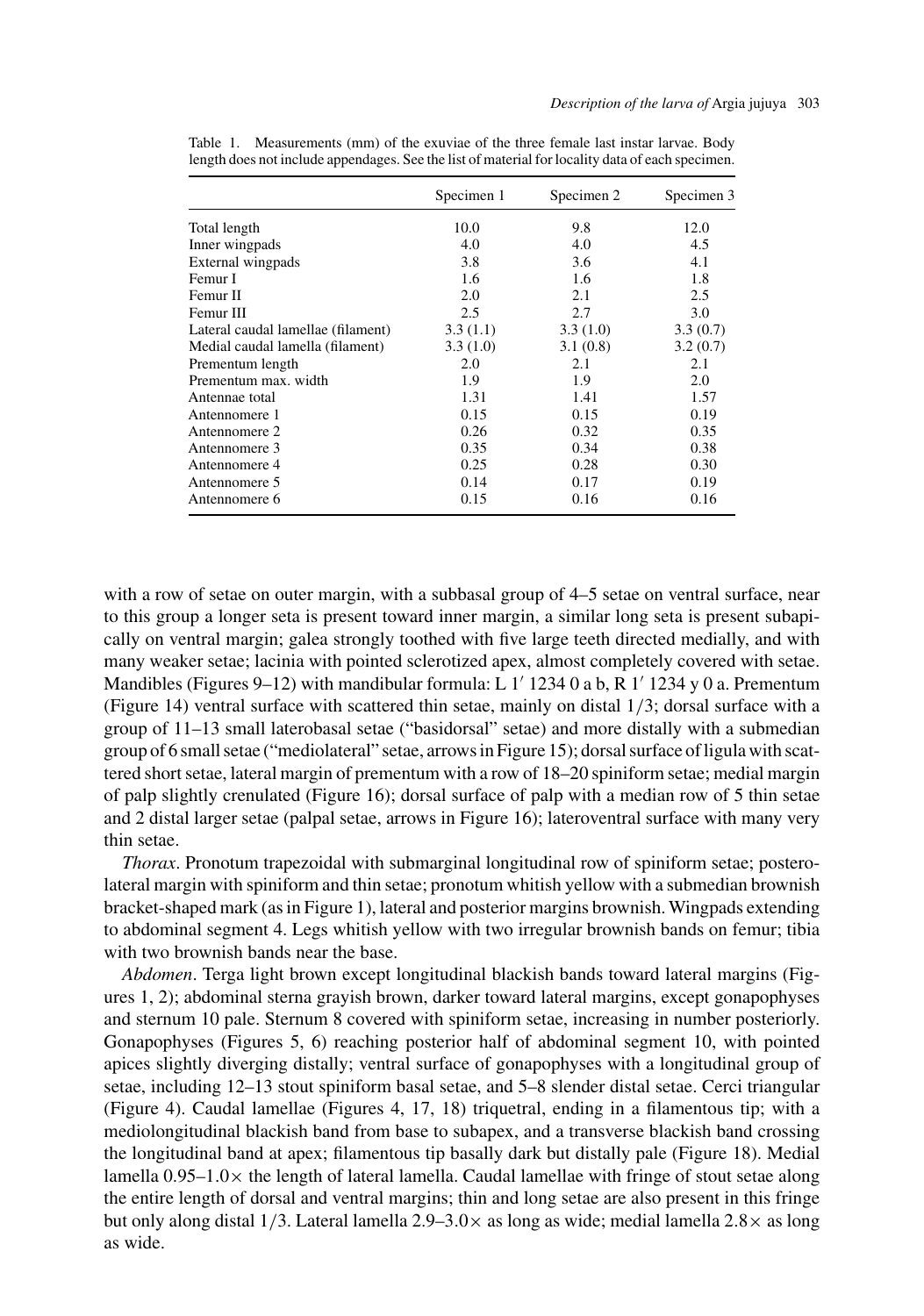

Figures 1–6. *Argia jujuya* Ris, female larva. (1) young larva, dorsal habitus. (2–6) final instar exuviae: (2) dorsal habitus; (3) antenna, dorsal view; (4) caudal lamellae, dorsolateral view; (5) gonapophyses, ventral view; (6) same, lateral view.

*Measurements and variations*(Table [1\)](#page-2-0). Total length of body without appendages, 9.8–12.0 mm. In some specimens the longitudinal band of the lateral lamella may be blurred, presenting only scattered blackish maculae. Arrangement and number of setae almost do not vary in different specimens, small variations were included in the description given above.

# *Diagnosis*

Larvae of *Argia jujuya* can be distinguished from its congeners, especially from other sympatric species, by the following combination of characters: (1) antennae 6-segmented (Figure 3), all segments similar in coloration, antennomere 3 longest (*c*.0.8 times the length of antennomeres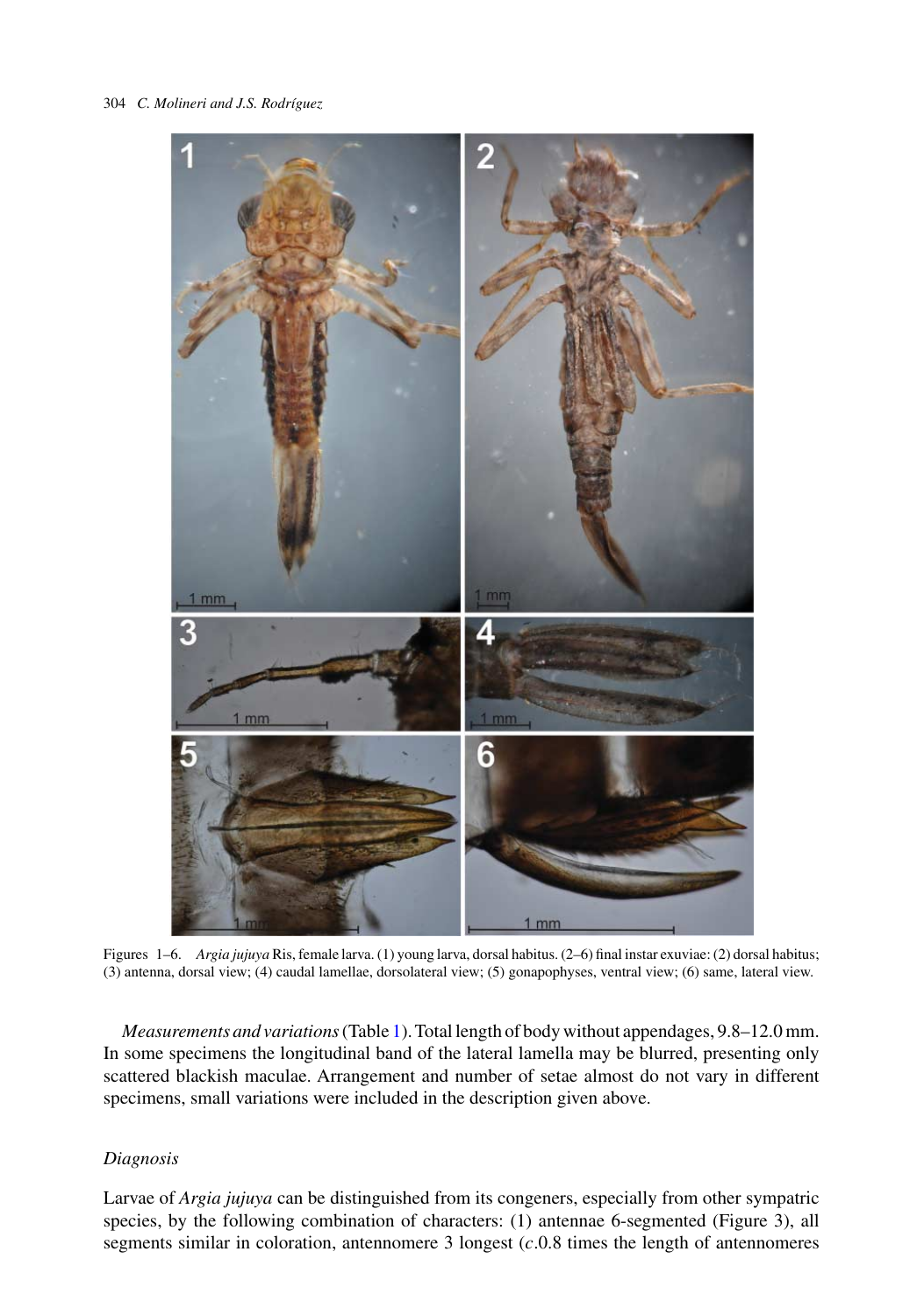#### *Description of the larva of* Argia jujuya 305



Figures 7–18. *Argia jujuya* Ris, female larva, final instar exuviae: (7) labrum, dorsal view; (8) hypopharynx, ventral view; (9) left mandible, inner view (arrows indicate denticles a and b); (10) same, ventral view; (11) right mandible, inner view (arrow indicates denticle a); (12) same, ventral view; (13) maxilla, vv; (14) prementum, vv; (15) prementum, detail, dorsal view (circles indicate groups of setae); (16) labial palp, vv (arrows indicate palpal setae); (17) medial lamella; (18) lateral lamella.

 $1 + 2$ , Table [1\)](#page-2-0); (2) ligula only slightly projected (Figure 14); (3) prementum dorsally with groups of short setae on basal, medial and apical regions (Figures 14, 15); (4) sternum 8 almost entirely covered with spiniform setae; (5) gonapophyses (Figures 5, 6) with pointed apices slightly diverging distally, ventral surface with a longitudinal group of 12–13 stout spiniform setae in two rows, continuing distally as a group of slender setae; (6) cerci triangular (Figure 4); (7) caudal lamellae (Figures 4, 17, 18) subequal in length, triquetral along entire length and with fringe of stout setae along entire dorsal and ventral margins, with a terminal filament.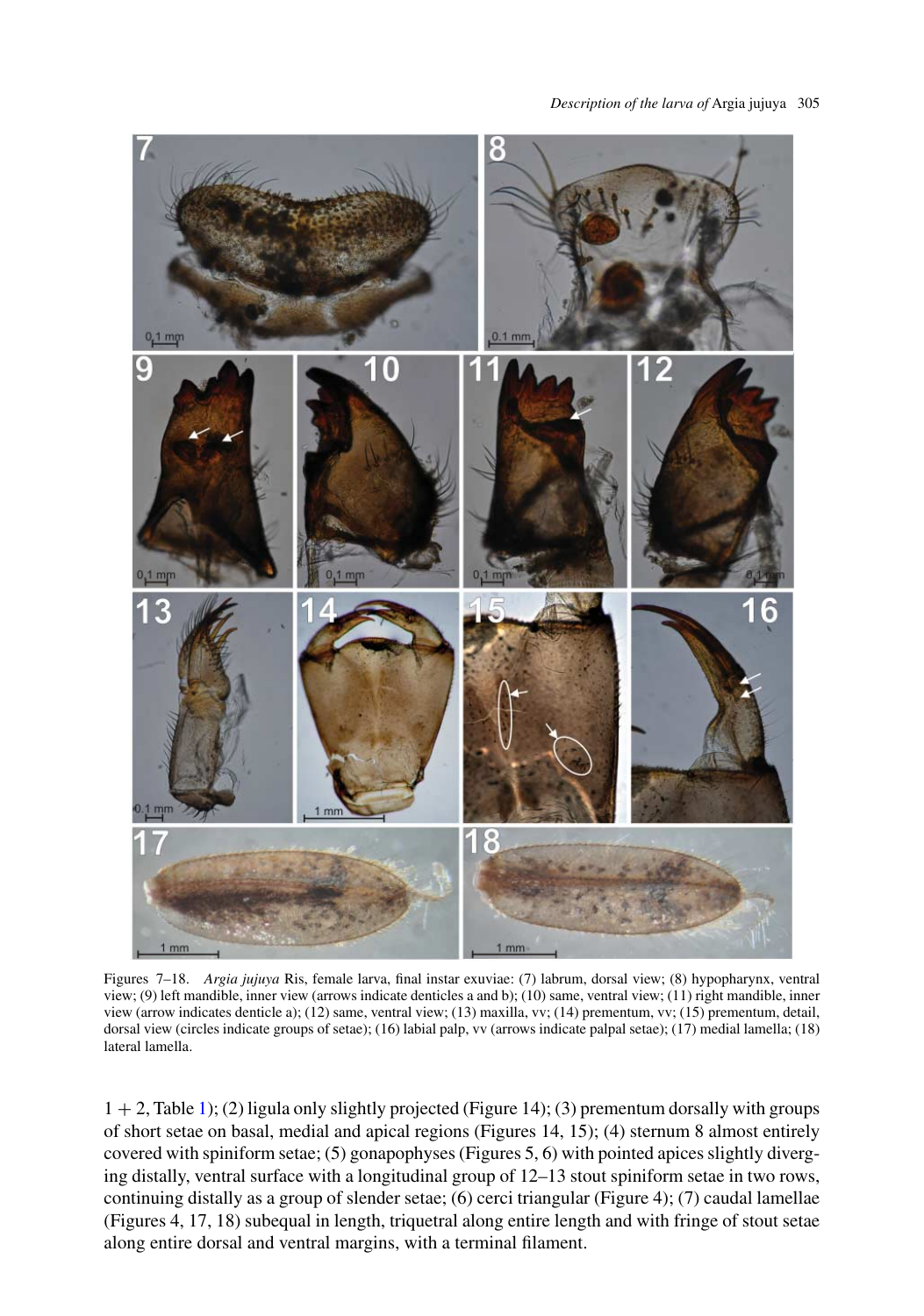# *Biology*

Larvae were collected in very small, first order streams (0.3 m wide, 0.05–0.10 m depth), strongly vegetated with rooted aquatic and semiaquatic plants. Mature larvae positioned near the surface hanging from submersed portions of emergent plants. Water flow was very low (less than 0.1 m s−1*)*, water temperature varied from 10 to 25◦C in the season of collection. The range of other water variables measured once (on 18 April 2013) with an HORIBA U-52 multi-analyzer (Japan) in both localities reported here were (first value from Yerba Buena, second value from Raco): pH 7.3–8.4, conductivity 0.411–2.780 mS cm<sup>-1</sup>, DO 7.0–7.4 mg l<sup>-1</sup> (64–72% saturation), total dissolved solids 0.25–1.78 g l<sup>-1</sup>. At the time of collection, adults were not observed around the larval habitat.

Among the four species of *Argia* reported in the region (NW Argentina), *A. jujuya* occupies the smallest range [\(von Ellenrieder, 2009;](#page-6-0) [von Ellenrieder & Garrison, 2007b\)](#page-6-0), and it is not as frequent and abundant as other species.

## *Key to the larvae of Argia of the Argentinean Yungas*

The larval key to all known Odonata species from the Yungas published by von Ellenrieder  $\&$ [Garrison \(2007a\)](#page-6-0) is modified here to include the larva of *A. jujuya*.

- 1. Abdominal sternum 8 bare, without spines; gonapophyses with single ventral row of spines, apices divergent and acutely pointed; antennal segment 3 longer than 1 + 2.... *A. translata*
- 1 . Abdominal sternum 8 with spines at least on distal half; gonapophyses with 2–3 ventral rows of spines, apices variable (blunt or pointed); antennal segment 3 subequal to shorter than 1 + 2.............................................................................2
- 2. Antennae with seven segments, the basal one much paler than the apical ones; ligula strongly convex; one palpal seta; sternum 8 with blunt spines on distal half; gonapophyses with blunt apices, not diverging distally ............................................*A. joergenseni*
- 2 . Antennae with six concolorous segments; ligula slightly convex (Figure 14); with two palpal setae (Figure 16); sternum 8 completely covered with spiniform setae; gonapophyses with acute apices, diverging distally (Figures 5, 6) .................................. *A. jujuya*

# **Discussion**

*Argia jujuya* is known from NW Argentina, where it is sympatric with three other species of the genus: *A. joergenseni*, *A. translata* and *A. yungensis*. With the present contribution, only the larva of *A. yungensis* remains unknown. The other two known larvae in the region (*A. joergenseni* and *A. translata*) show a strongly convex ligula, thus being easily distinguished from that of *A. jujuya*. Larvae of this last species are similar to *A. translata* in the pointed gonapophyses with distally diverging apices and triangular female cercus, but differ in the length of median caudal lamella (subequal to lateral lamella in *A. jujuya*, versus markedly shorter in *A. translata*), sternum 8 with numerous scattered setae (smooth in *A. translata*) and other characters given in the diagnosis. But as we compare our larvae only with larvae of the other sympatric species, some characters of the diagnosis should be followed with care to distinguish it from other species, especially the setae on the dorsal surface of the prementum (a feature infrequently described).

[Novelo-Gutiérrez \(1992\)](#page-6-0) proposed three groups of species based on the degree of convexity of larval ligula. *Argia jujuya* shows a ligula slightly prominent, as do *A. fumipennis* (Burmeister, 1839), *A. lacrimans* (Hagen, 1861), *A. nahuana* Calvert, 1902, *A. plana* Calvert, 1902, *A. pulla* Selys, 1865, *A. rhoadsi* Calvert, 1902 and *A. sedula* (Hagen, 1861). [Caesar & Wenzel \(2009\)](#page-6-0)